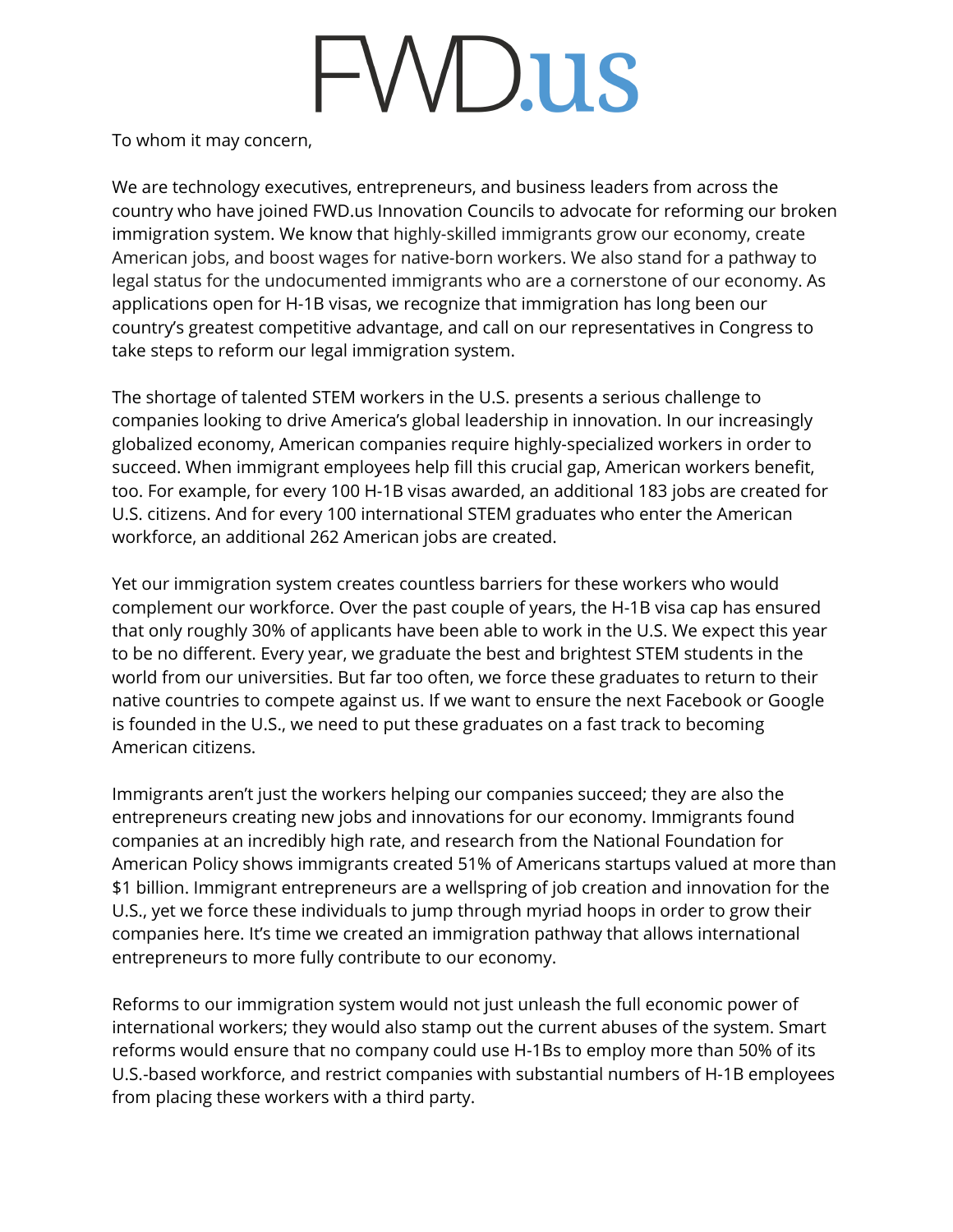## -WD.us

The bottom line is that Congress has failed to update the U.S.' high-skilled immigration system since 1990. That means entrepreneurs and companies are trying to create jobs in a pre-Cold War framework that existed before the advent of the Internet. Our current system is woefully outdated, and hinders our growth in a constantly-evolving global economy. It's time for Congress to prioritize growing our economy by reforming the immigration system to meet the demands of our modern workforce. We look forward to working with your offices to enact meaningful change on this issue.

## Sincerely,

Chris Brown, Development Manager, IBM Global Entrepreneur Program (New York Council) Reza Chowdhury, Founder and CEO, AlleyWatch (New York Council) Aaron Cohen, Venture Director, Fueled (New York Council) Desiree Frieson, Program Manager, Blackstone Launchpad, NYU (New York Council) Brian Frumberg, Founder, VentureOut (New York Council) Tetsu Higuchi, Founder, CypherLeague (New York Council) Yin Lin, Co-Founder, SheWorx (New York Council) John Lynn, Co-Founder, The Studio Project (New York Council) Cris Mercado, Founder & CEO, GrantAnswers (New York Council) Somya Munjal, Chief Youth Servant, YouthfulSavings (New York Council) Luis Navia, Co-Founder, ODYSIA/Oceanic Global (New York Council) Erik Nilsen, financial services (New York Council) Mark O'Neill, CTO, JackThreads (New York Council) Saman Rahmanian, Co-Founder, Managed by Q and PreHype (New York Council) Angelos Angelou, Founder and CEO, International Accelerator (Texas Council) Bjorn Billhardt, Founder and CEO, Abilitie (Texas Council) Sumit DasGupta, Advisory Board Member, Indian American Coalition of Texas (Texas Council) Jason Finkelman, Founder, Finkelman Immigration Law Firm (Texas Council) Peter French, President, Rising Barn (Texas Council) Roshan Manjunath, entrepreneur (Texas Council) Kevin Koym, Founder and CEO, Tech Ranch Austin (Texas Council) Naruby Schlenker, Co-Founder, Ordoro (Texas Council) Fred Schmidt, International Director, Capital Factory (Texas Council) Paul Bricault, Managing Director, Amplify.LA and Venture Partner, Greycroft Partners (Southern California Council) Cameron Kashani, Co-Founder COACCEL: The Human Accelerator (Southern California Council) Carl Kirchhoff, Co-Founder, Eversport (Southern California Council) Hogan Lee, Senior Director of Program Management, Flipagram (Southern California Council) John Nahm, Managing Partner, Strong Ventures (Southern California Council)